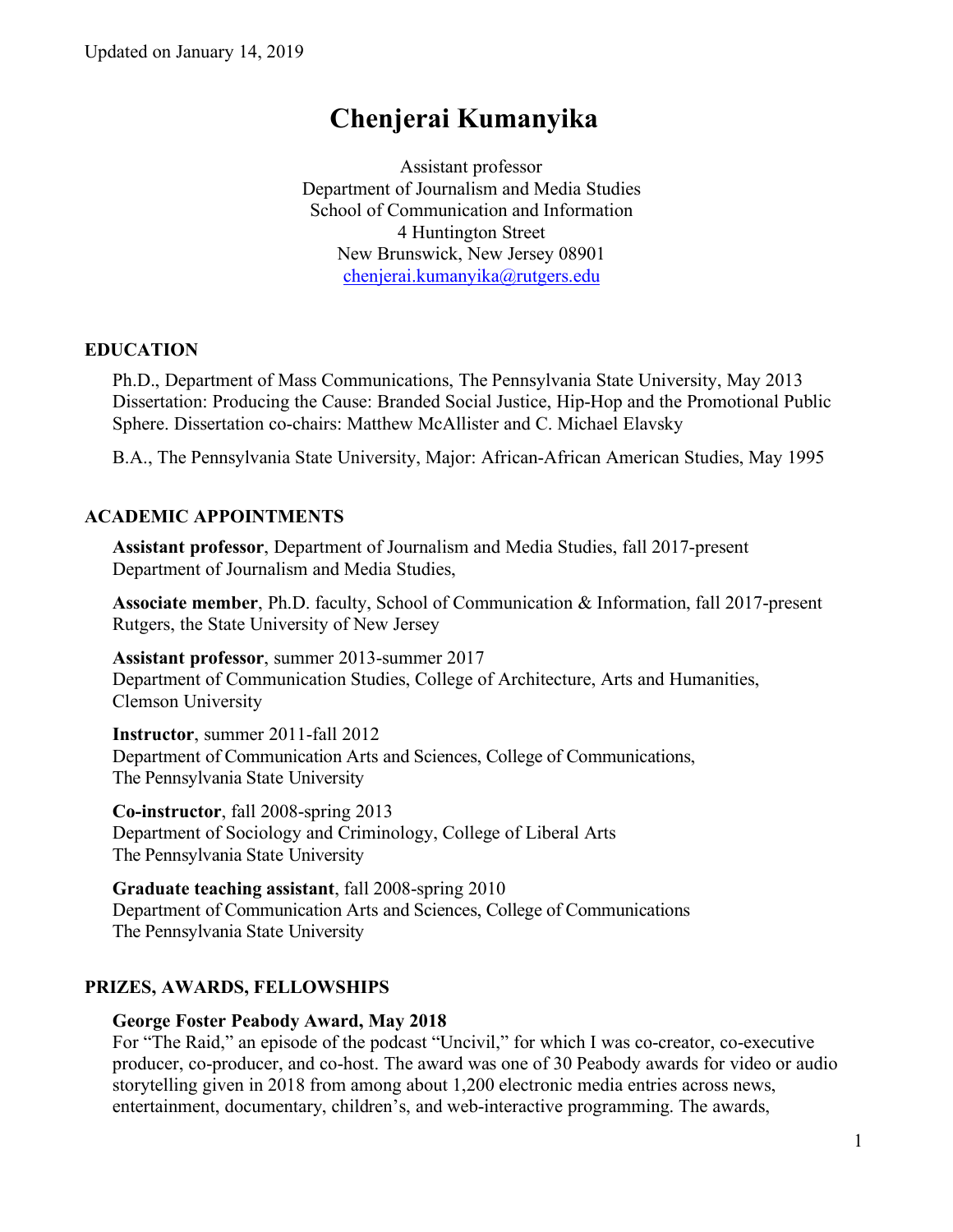administered by Grady College of Journalism and Mass Communication at the University of Georgia, were started in 1940 at the behest of the National Association of Broadcasters as a "Pulitzer Prize for radio."

#### **George Foster Peabody Award finalist,** April 2017

For Season 2 of "Seeing White," a podcast I co-created and on which I appeared on 11 of 14 episodes, Center for Documentary Studies, Duke University. The podcast was among 60 finalists.

**College of Arts, Architecture and Humanities Creativity Professorship**, 2014-2016 Clemson University. The Creativity Professorship program recognizes and supports faculty who are engaged in creative teaching and research. \$10,000.

**Emerging Scholar Recognition,** National Communication Association, 2014 Recognized in the Critical Cultural Division as part of a panel of presentations by people who were honored as emerging scholars in the division.

#### **Marlowe Froke Graduate Scholarship,** Penn State University, 2010

This award supports doctoral students who are doing research in the area of public broadcasting that is focused on either educational or public affairs issues. \$175.

# **SCHOLARSHIP**

#### **Research interests**

Creative and cultural industries, emerging forms of journalism, media studies, music industries, social movements, media and criminal justice, race and ethnicity, identity and social justice

## **Books**

## *In progress*

*Trickle-down Black excellence: Hip-hop, philanthropy, and Black giving-back ideology* Extended prospectus in preparation for submission to Critical Cultural Communication series edited by Jonathan Gray, Aswin Punathambekar, and Adrienne Shaw, who have encouraged the submission, at New York University Press

Dolber, B., Kumanyika, C., Rodino-Colocino, M., & Wolfson, T. (Eds). *The gig economy: Workers and media in the age of convergence.* Edited volume in preparation.

## **Refereed journal articles**

## *Published*

Ash, E., Sanderson, J., Kumanyika, C., & Gramlich, K. (2017). "Just goes to show how these hoes …" *Journal of Sports Media, 12* (4), 65-87.

Kumanyika, C. (2016). Policing and the "war on Black bodies." *College Literature*, *43* (1), 252- 258.

Kumanyika, C. (2015). "We demand justice. We just getting started": The constitutive rhetoric of 1Hood Media's hip-hop activism. *Popular Music, 34* (3), 432-451.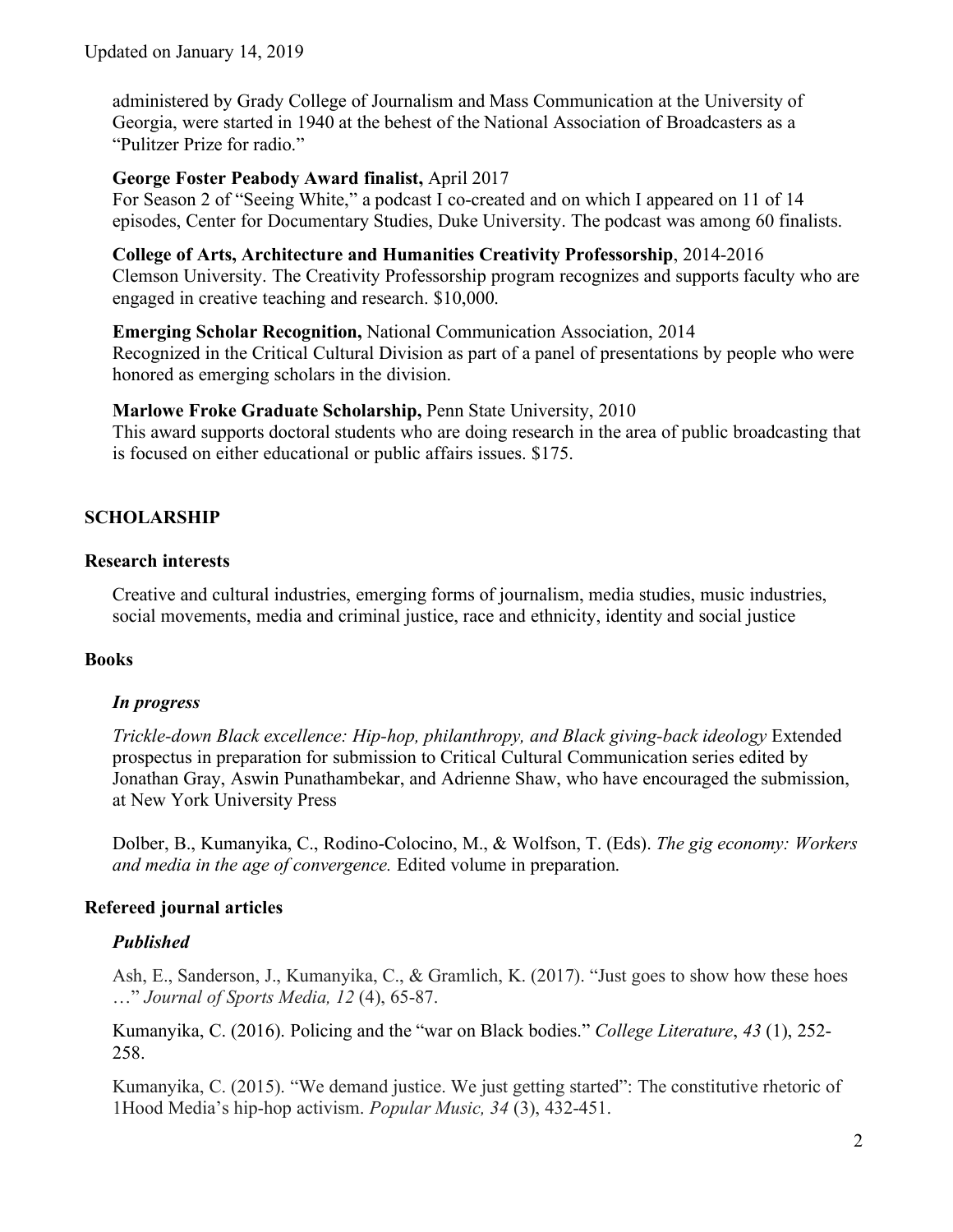Kumanyika, C., Elavsky, M. P. (2013). Microphone Czech, keepin' it real: Politics of creative strategy in cross cultural musical production, *Popular Communication, 11* (3), 257-271.

Kumanyika, C. (2011). Advertainment and the construction of decision-making power in MTV's "Making the Band." *Popular Music and Society*, *34* (4), 475-491.

# *In progress*

Ash, E., Xu, Y., Jenkins, A., & Kumanyika, C. Framing use of force: An analysis of news organizations social media posts about police shootings. Under review at *Electronic News.* 

Kumanyika, C. We made a mistake: The corporate mode of narrative journalism. In preparation.

# **Book chapters**

# *Published or in press*

Kumanyika, C., Hitt, T., & Neary, C. (In press, due 2019). The song: Living with "Dixie" and the coon space of post blackness. In Bertram Ashe & Ilka Saal, (Eds.). *Slavery and the Post-Black Imagination*, University of Washington Press.

Kumanyika, C. (2018). Punching censored histories in the face: The philosophy behind the *Uncivil* podcast. In Mickey Huff & Andy Lee Roth (Eds.), *Project censored 2019* (pp. 149-152). New York: Seven Stories Press.

Kumanyika, C. (2017). Livestreaming in the Black Lives Matter network. In Amber Day (Ed.), *DIY utopia: Cultural imagination and the remaking of the possible* (pp. 169-188). Lanham, Maryland: Lexington Books.

Kumanyika, C., & Gray, P. (2015). Teaching digital literacy and social justice at the 1Hood Media Academy. In Julie Frechette & Rob Williams (Eds.), *Media education for a digital generation* (pp. 187-198). New York: Routledge.

McAllister, M. P., & Kumanyika, C. (2013). "Brut slaps ... and twins": Hypercommercialized sports and the intensification of gender ideology. In Matthew P. McAllister (Ed.) *The Routledge companion to advertising and promotional culture* (pp. 237-251). New York: Routledge.

# *In progress*

Kumanyika, C., & Wolfson, T., Occupy ICE: Decision-making within social movements in the age of Trump. In Nathan Crick (Ed.), *Routledge handbook on the rhetoric of social movements.* New York: Routledge. Invited chapter being written.

# **Non-refereed electronic programs and publications**

# *Audio-based*

Kumanyika, C., Hitt, J. (2017, October 4) "Uncivil," Gimlet Media. Co-created, co-executive produced, co-hosted 12 episodes (approximately 30 minutes each) of an internationally distributed podcast about the enduring effects of the U.S. Civil War, which was downloaded over 3.6 million times as of January 1, 2019. Episode 1,"The Raid," won a George Foster Peabody Award. Cited in *New York Times* and *The New Yorker* twice each, as well as in *The Sunday Times*, *The Financial*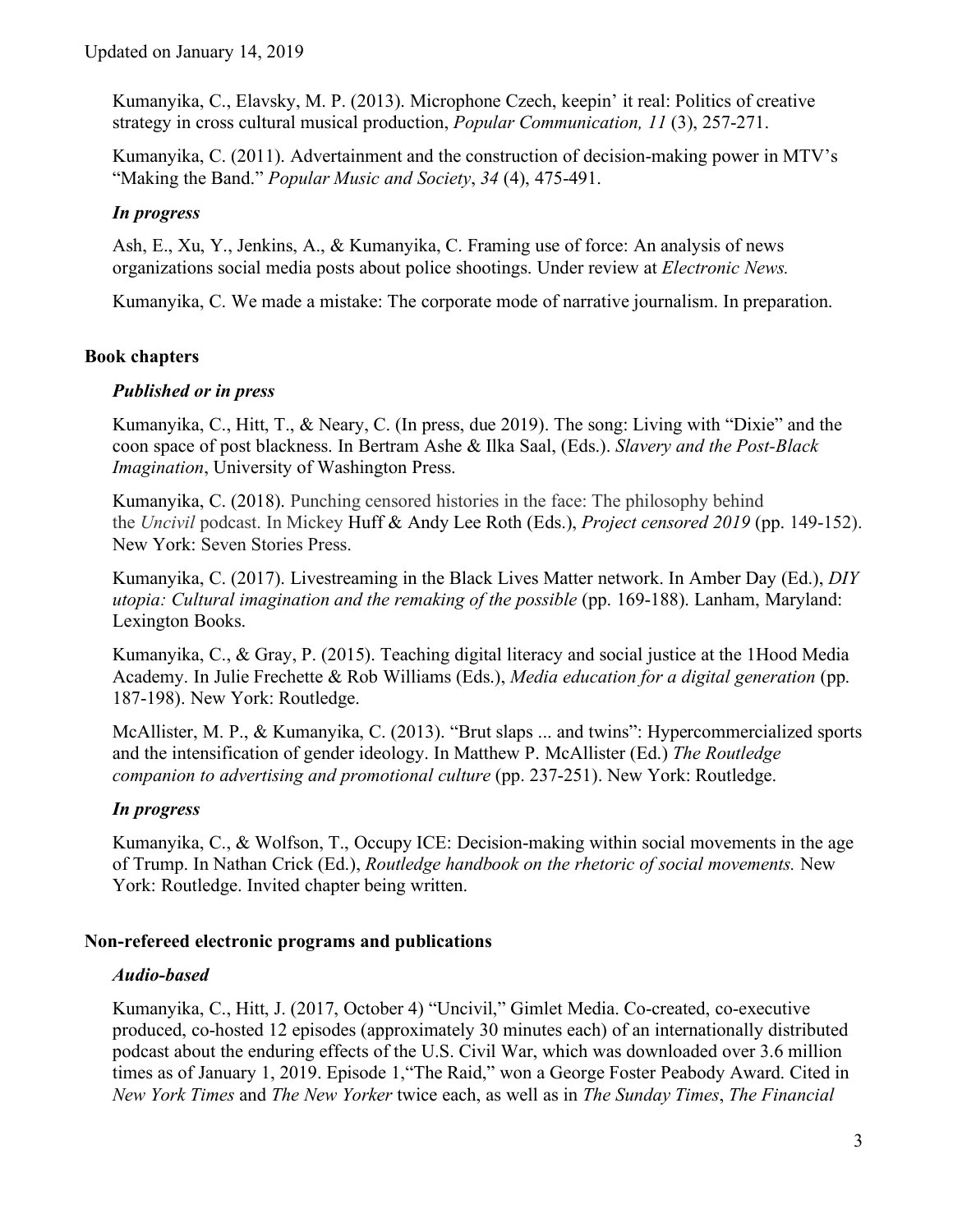*Times* of the UK, *Columbia Journalism Review*, and *Newsweek*. Has 3.6 million downloads to date. Retrieved from https://www.gimletmedia.com/uncivil.

Biewen J., Kumanyika, C. (2017) "Seeing White," series on "Scene on Radio Podcast," Center for Documentary Studies, Duke University. Co-created and appeared on 12 of the 14 episodes, offering critical commentary on contemporary racial discourses in popular culture. The podcast has been downloaded over 1.5 million times as of January 1, 2019 and was nominated for a George Foster Peabody Award. Retrieved from https://www.sceneonradio.org/seeing-white/

Kumanyika, C. (2016, July 22) Hoodie*, "*Invisibilia," National Public Radio Reported and coproduced the "Hoodie" segment of "Secret Emotional Life of Clothes," episode. The episode has 2.16 million downloads to date. Retrieved from

https://www.npr.org/programs/invisibilia/485605882/the-secret-emotional-life-of-clothes

# *Text-based*

Kumanyika, C., (2017, November 7) Scholar response: The Philly Red Umbrella Alliance. In Stephen Hartnett (Ed.), Communication's Civic Callings: The Social Justice Exchange and Community Engagement (pp. 41-42). Retrieved from https://www.natcom.org/sites/default/files/pages/SJE\_Online\_Social\_Justice\_Exchange.pdf

Kumanyika C. (2016, September 16) Take MLK's name out your mouth: An open letter to Dabo Swinney*,* TheGrio.com Retrieved from https://thegrio.com/2016/09/14/dabo-swinney-mlk-clemsonprofessor/

Kumanyika, C. (2016, March 10), How it felt to be kicked out of a Trump rally for being Black and wearing a keffiyeh. Vice.com. Retrieved from https://www.vice.com/en\_us/article/ppx5wg/i-waskicked-out-of-a-trump-rally-for-being-black-and-wearing-a-keffiyeh

Kumanyika, C. (2015, January 22), Vocal color in public radio. Transom.org. Retrieved from https://transom.org/2015/chenjerai-kumanyika/

## *Text and audio-based*

(These essays appear in text and audio form on the websites that they are posted on.)

Kumanyika, C. (2015, August 30). A white teen was killed by a cop and no one took to the streets. Is that a problem? NPR.org. Retrieved from

https://www.npr.org/sections/codeswitch/2015/08/30/435277397/a-white-teen-was-killed-by-a-copand-no-one-took-to-the-streets-is-that-a-proble

Kumanyika. C, (2015, June 24). Dispatch from Charleston: The cost of white comfort. NPR.org*.*  Retrieved from https://www.npr.org/sections/codeswitch/2015/06/24/417108714/dispatch-fromcharleston-the-cost-of-white-comfort

Kumanyika, C. (2015, April 15). At Walter Scott's funeral, an unexpected conversation. NPR.org*.*  Retrieved from https://www.npr.org/sections/codeswitch/2015/04/15/399586664/dispatch-fromsouth-carolina-at-walter-scotts-funeral-an-unexpected-conversation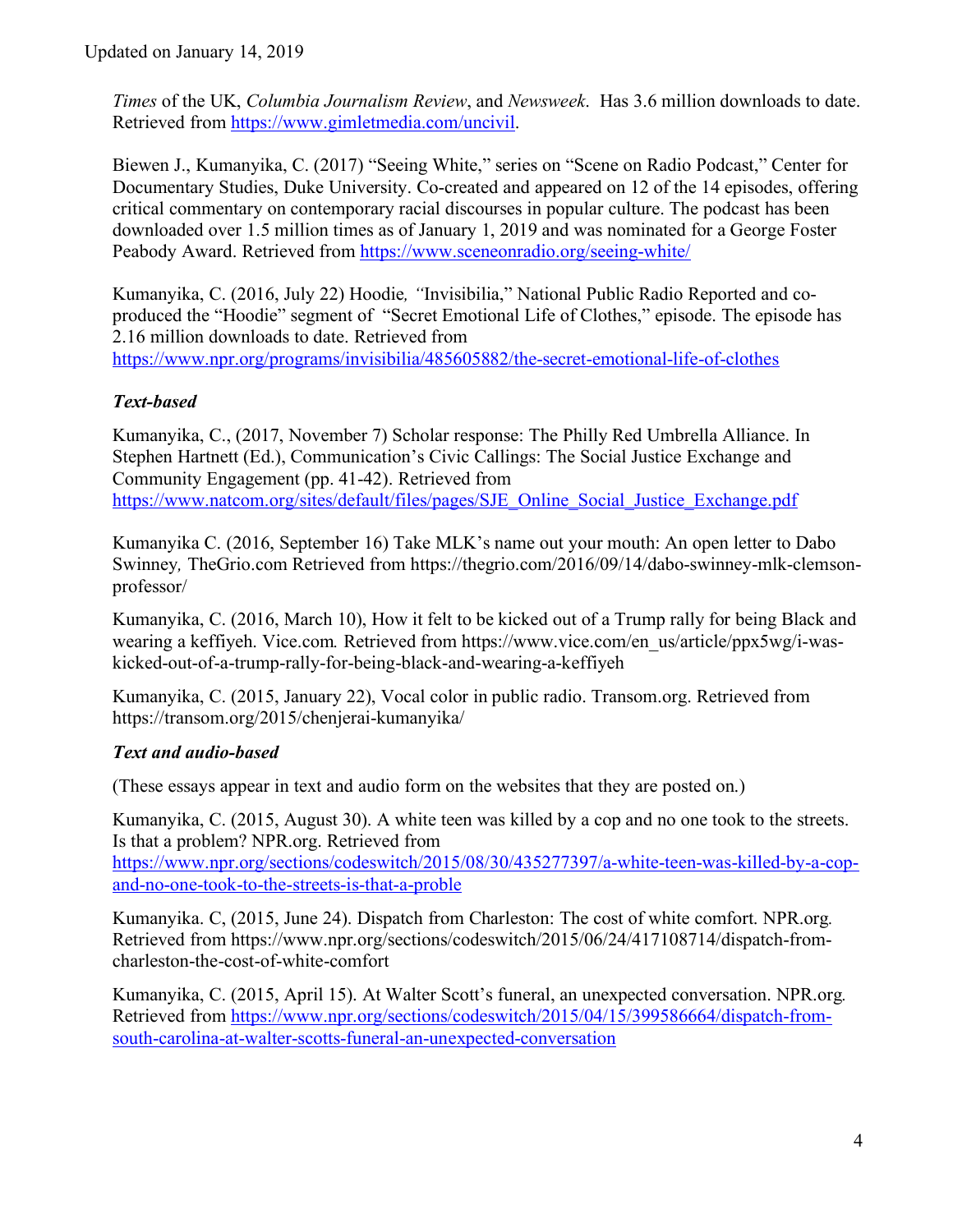# **Conference papers and presentations**

Kumanyika, C. (2018, May). "Hip-Hop Journalism and Digital Literacy in Pittsburgh's 1Hood Media Academy." International Communication Association, Prague.

Kumanyika, C. (2018, May). "Streaming Through the Trump Era: Alternatives to the Right Now in Media Advocacy." International Communication Association, Prague.

Kumanyika, C. (2018, May). "Framing Use of Force: An Analysis of News Organizations' Social Media Posts about Police Shootings." International Communication Association, Prague.

Kumanyika, C. (2018, May). "'We Made a Mistake': Advertising Censorship and Surveillance in Industrial Podcast Production." Union for Democratic Communication, Chicago.

Kumanyika, C. (2016, June). "Fighting Fire with Community? Livestreaming Practices within the Black Lives Matter Movement." Cultural Studies Association, Villanova University, Philadelphia.

Kumanyika, C. (2015, November). "My Wallet is Anti-Apartheid: App-Centric Narratives of Contemporary Consumer Activism in the Long Live Palestine Campaign." National Communication Association, Las Vegas.

Kumanyika, C. (2015, May). "Beyond Techno-Utopianism: The Twitter Activism of @OpFerguson." Union for Democratic Communications, Toronto.

Kumanyika, C. (2015, May). "'Please Hold my Gas Mask While I Get My Camera.'" International Communication Association, San Juan, Puerto Rico.

Kumanyika, C. (2014, May). Popular Music and Radical Politics: "Where are Today's Protest Songs?" International Communication Association, Seattle.

Kumanyika, C. (2013, November). "Philanthrocapitalism, Hip-Hop, and the Rhetorical Constitution of a Branded Movement: The Case of Street King Energy." National Communication Association, Washington, D.C.

Kumanyika, C. (2013, October). "Producing the Cause: The Cultural Work of Pittsburgh's 1Hood Coalition." Union for Democratic Communications, San Francisco.

Kumanyika, C. (2013, August). " 'The Daisy Chain of Denial': National, Local, and Virtual Narratives in the Sandusky Child Abuse Scandal." Presented at Association for Education in Journalism and Mass Communication, Washington, D.C.

Kumanyika, C. (2013, May). "Branded Activism, Hip-Hop, and the Promotional Public Sphere." International Communication Association, London.

Kumanyika, C. (2012, November). "Silent Partners: Male Spaces and Technological Mediation in 1950's High Fidelity Advertising." Presented at National Communication Association, Orlando.

McAllister, M. P., & Kumanyika, C. (2012, May). "'Brut Slaps … And Twins': Hypercommercialized sports and the intensification of gender ideology." Presented at the International Communication Association, Phoenix.

Kumanyika, C. (2012, May). "Tweet #MegajugofPepsi to Cure Diabetes? Integrated Cause Marketing and the Fight for New Media Spaces." Union for Democratic Communications, Tallahassee, Florida.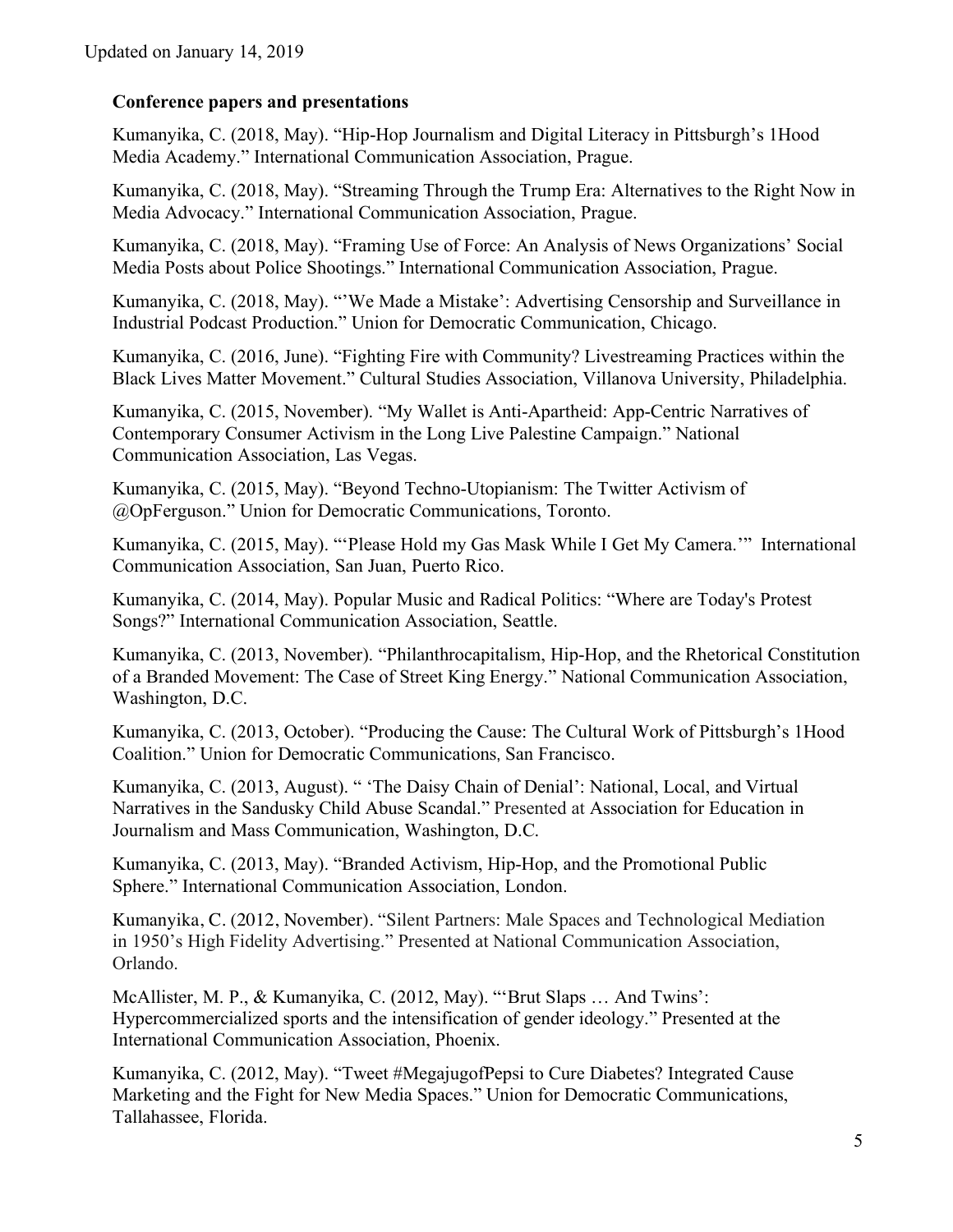Kumanyika, C. (2010, October). "Words I Manifest: Music Industries as Battlegrounds of Corporate and Communal Praxis." Union for Democratic Communications, Penn State University.

Kumanyika, C. (2010, April). "Relocating the Voice in the Spectacle of Audio Reproduction." International Association for the Study of Popular Music, New Orleans.

Kumanyika, C. (2009, May). "American Idol: The Creation and Formatting of a New Global Popular Music Product." International Communication Association, Chicago.

Kumanyika, C. (2009, May). "'I Wouldn't Have Been in the Business for 12 Years if I Didn't Treat People Fairly': The Construction of the Entertainment Industry in MTV's "Making the Band." Presented at the Union for Democratic Communications, Buffalo, New York.

#### **Keynotes and plenaries**

"Beyond Fake News," Media Education 2018, Grand Bibliothèque, Montreal, November 9, 2018, with Line Pagé. Keynote.

"The Revolution Reality Show: Researching the Cultural Industries from the Inside Out," Global Justice Summer Research Symposium, Georgetown University, Washington D.C., September 2018. Keynote.

"Beyond Hate: Understanding Race and American History Through Storytelling," Race and Membership in U.S. History: From Segregation to Civil Rights, Facing History Seminar, Babson Park, Massachusetts, July 9, 2018. Plenary.

"Civic Participation in the Digital Age," DemocracyXChange, Ryerson University, Toronto, November 2017. Plenary.

"Untitled: A Work in Progress," Carolina Rhetoric Association, Clemson University, Clemson, South Carolina, February 2015. Keynote.

## **Other invited addresses**

"The Revolution Reality Show: Researching Cultural Industries and Emergent Journalism from the Inside Out," Media Studies Colloquium, Queens College, New York, November 7, 2018.

"All Stories are About Power," Third Coast Audio Festival, Chicago, October 2018.

"Storytelling Lessons from Learning in Public," Seeing is Believing Audio Workshop, Duke Center for Documentary Studies, Duke University, Durham, North Carolina, July 10, 2018.

"The Two Times I Met Laurence Fishburne," Thread Storytelling in Modern Media Annual Workshop, Yale University, New Haven, Connecticut, June 2018.

"Activism, Communication, and Social Justice," Activism and Communication and Social Justice Interest Group International Communication Association, Prague, Czech Republic, May 2018. Inaugural address.

"Seeing White: That's Not Us, So We're Clean," Space Gallery, Portland, Maine, February 10, 2018, with John Biewen.

"The Call of Public Scholarship," Ursinus College, Collegeville, Pennsylvania, February 8, 2018.

"Seeing White: That's Not Us, So We're Clean" Union Docs, New York, January 2018, with John Biewen.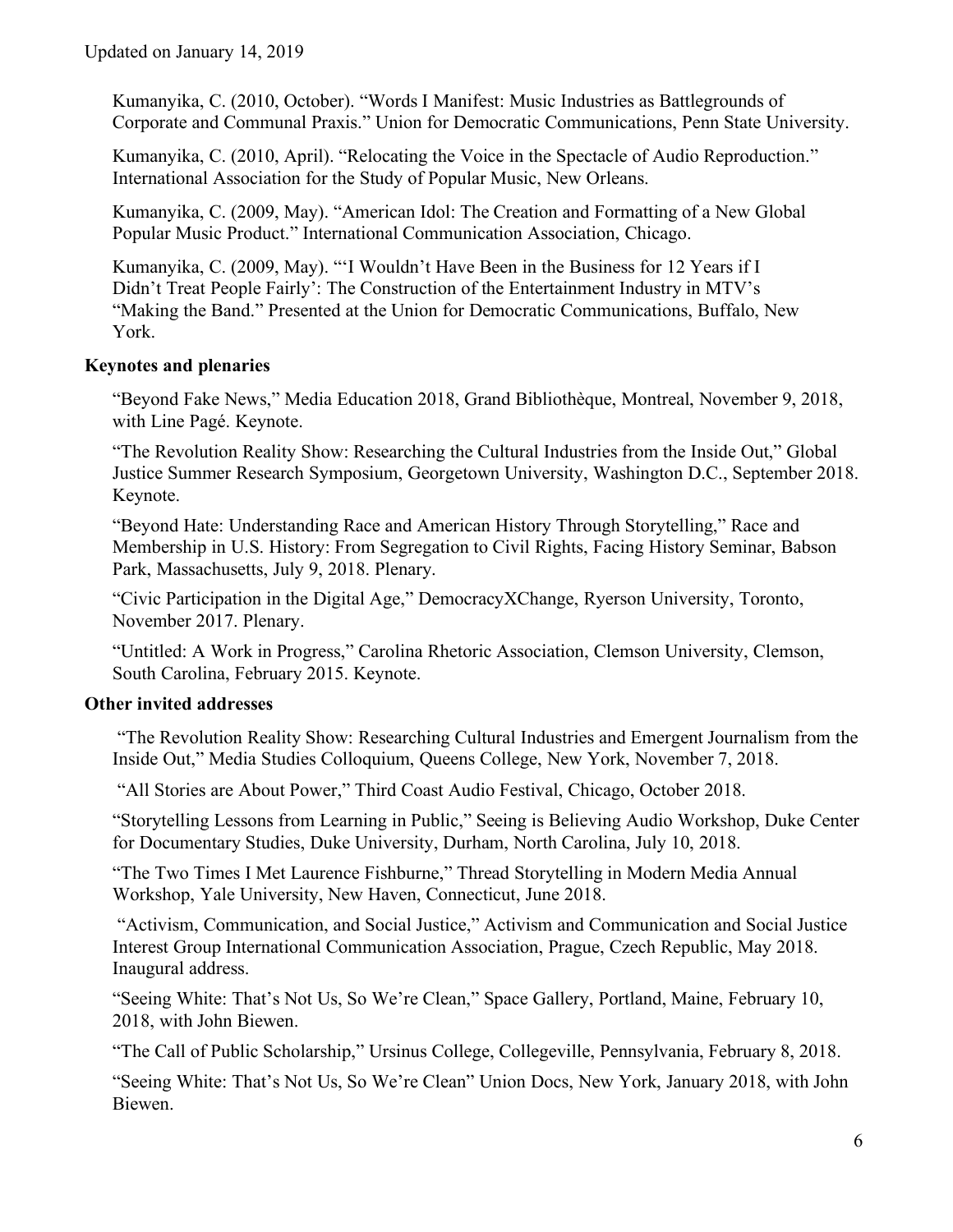"Contraband History: Podcasting a People's Civil War," North Central College, Naperville, Illinois, November 1, 2017.

"Seeing White," Harvard University Education Portal, Cambridge, October 2017, with John Biewen.

"On Race, Media and Music," MaxFunCon East, Monroe County, Pennsylvania, September 2017

"Voice and Organizing in Today's Social Justice Battles," Bowdoin College, Brunswick, Maine, April 2017.

"Storytelling and Activism in the Trump Era," University of Alberta, Alberta, February 2017.

"Entertainment Culture and Activism," University of Minnesota Duluth, Duluth, Minnesota, October 2016.

"Media Ecology of Protest Spaces," University of Minnesota Duluth, Duluth, Minnesota, October 2016.

"The Revolution Reality Show: Storytelling and Activism in the Neoliberal Era," Women's and Gender Studies Program, University of Oklahoma, Norman, Oklahoma, April 2016.

"The Revolution Reality Show: Storytelling and Activism in Contemporary Social Justice Work," Communication Arts and Sciences, MSU-Denver University, Denver, Colorado, March 2016.

"All Voices Matter: Real Talk About Diversity in Public Radio," Communication Department, University of Massachusetts Amherst, Amherst, Massachusetts, April 2015.

"Live from Ferguson: Social Media, Millennial Leadership, and the Shape of Contemporary Protest," Black History Month Series, University of South Carolina Upstate, Spartanburg, South Carolina, February 2015.

"State of the Music Industry in Relation to Pop Culture," Media Awareness Week, Niagara University, Niagara, New York, March 2011.

"Black Aesthetics in Hip-Hop Culture," Fort Valley State African World Studies Institute Film Festival, Fort Valley, Georgia, May 2004*.*

## **Television and radio interviews**

News analysis, featured guest interviewed by Sonali Kolhatkar 14 times, 2014-present, for "Rising Up with Sonali," Free Speech TV and Pacifica radio stations? KPFA and KPFK.

"Uncivilization," featured guest interviewed by Douglas Rushkoff for "Team Human" podcast," November 7, 2018.

"Racist Rants by Aaron Schlossberg," featured guest interviewed by Brianna Keilar for "CNN Newsroom," May 17, 2018.

"The American Flag: Symbol of Beauty or Intimidation?" interviewed by Arun Venugopal for WNYC radio news, May 3, 2018.

"How to talk about racism," featured guest interviewed by Kerri Miller for MPR radio news, January 31, 2018.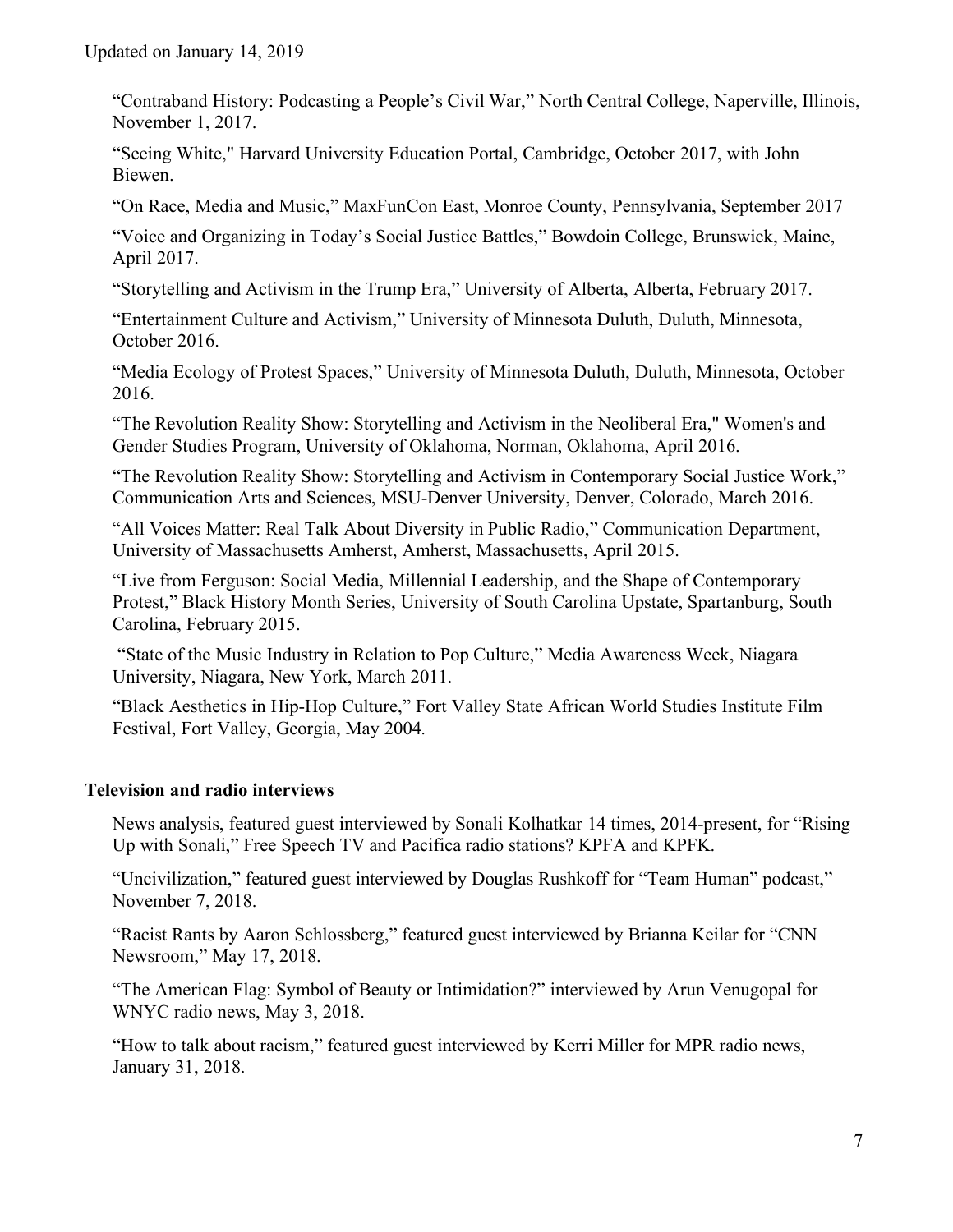"Finding Chenjerai the Storyteller," featured guest interviewed by Rob Rosenthal for "Howsound" podcast February 15, 2018.

"New Podcast Shines a Light on Whiteness," featured guest interviewed by Anita Rao and Frank Stasio for "The State of Things," WUNC radio, June 27, 2017.

"Seeing White," featured guest interviewed by Rachel Swarns for The New York Times Facebook Live broadcast, December 27, 2017, with John Biewen.

"'Uncivil': Untold Stories from the Civil War," interviewed by Lauren Ober for "The Big Listen," WAMU/NPR radio, December 21, 2017.

"Quit," featured guest interviewed by Alex Kapelman for "The Decision" podcast, WNYC, October 18, 2017.

"On Race and The Police: A Few Bad Apples, or Systemic Failure?" featured guest interviewed by Robert Siegel for "All Things Considered," NPR, September 26, 2016.

"Can We Talk About Whiteness?" featured interviewed by Gene Demby and Shereen Marisol for inaugural episode of "The Codeswitch," NPR (Debuted at No. 1 on iTunes and received over 262,111 downloads as of December 2018).

"Trump Defiant Amid Criticism of Rally Violence," featured guest interviewed by Carol Costello for "CNN Newsroom," March 14, 2016.

"Clemson professor in Muslim headscarf kicked out of Trump rally," interviewed by Addie Hampton for WSPA television news, February 11, 2016.

"The Whiteness of Public Radio: what qualifies as a 'good' radio voice?" featured guest interviewed by Sean Rameswaram for "The Q," CBC radio, February 12, 2015.

"Is Public Radio Too White?" featured guest interviewed by Cynthia Schuster for Wisconsin Public Radio, February 11, 2015.

"The Pub, Episode 4: How women, people of color, and everyone else can sound more like themselves on the radio," featured guest interviewed by Adam Ragusea for Current's "The Pub" podcast, February 5, 2015.

"Why one man says the 'white voices' of public radio are locking out America's changing demographics," featured guest interviewed by Alicia Menendez for "Alicia Melendez Tonight," Fusion TV, on February 2, 2015.

"The Sound of Public Radio Beyond Middle Aged White Dudes," featured guest interviewed by John Hockenberry, for "The Takeaway," WNYC, January 30, 2015.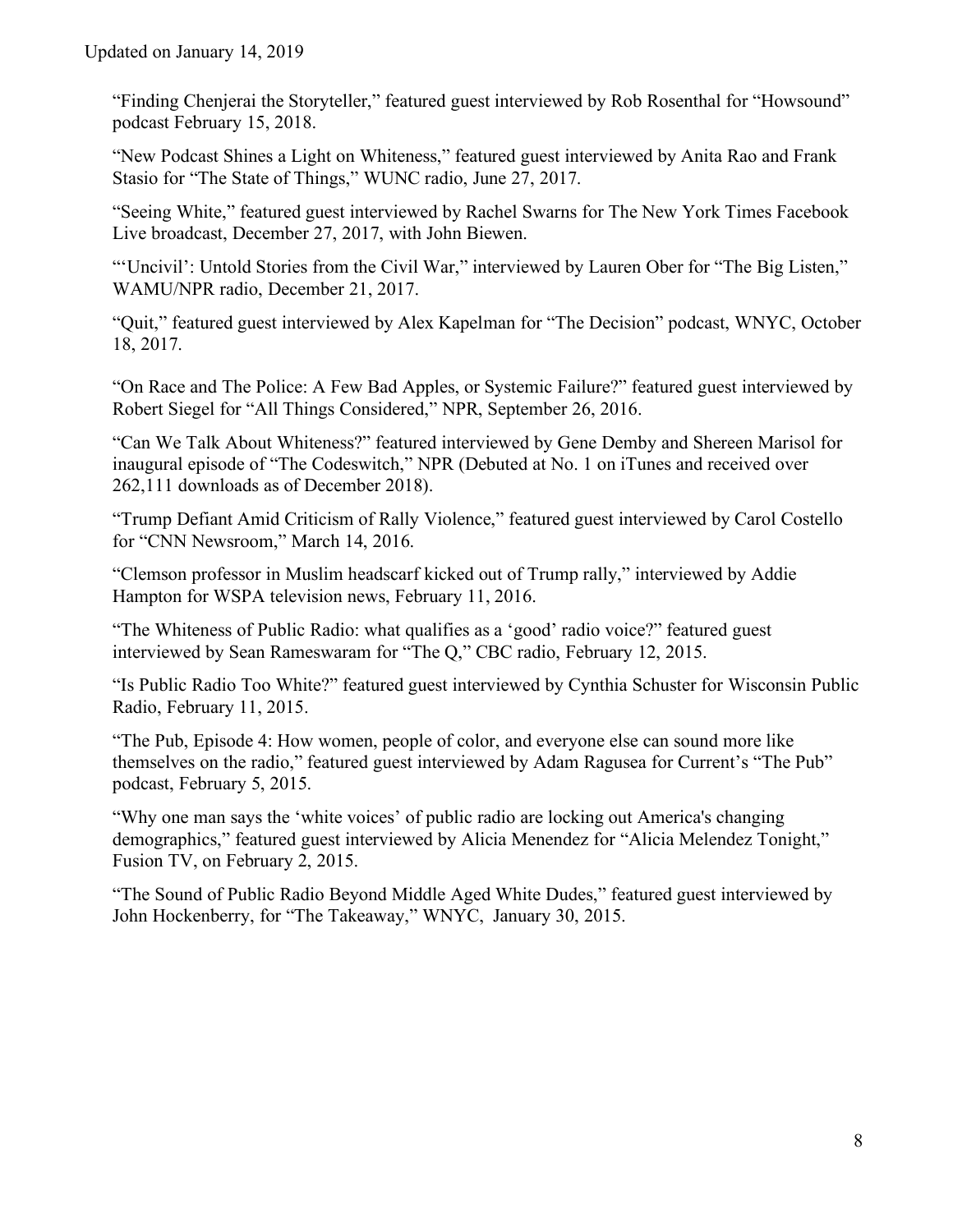# **TEACHING**

#### **Courses taught**

#### *Undergraduate courses at Rutgers University*

04:567:215 Gender, Race, and Class in the Media Conceptual course open to majors and non-majors Fall 2017, spring 2018 face to face; fall 2018 online

04:567:477 Topics in Creative Media Practice: Podcasting Skills course open to majors, fall 2018

04:567:485 Workshop in Journalism and Media Practice II: Podcasting Half-semester, 1.5-credit workshop open to majors, spring 2018

#### *Graduate and undergraduate courses at Clemson University*

COMM 8110 Qualitative Research Methods, master's-level methods course COMM 8020 Social Theory, master's-level theory course COMM 3060 Critical-Cultural Research Methods COMM 4040 Media and Social Identities (new course developed) COMM 3080 Popular Culture and Public Communication (5 sections, one in Maymester online) COMM 3110 Qualitative Research Methods COMM 2500 Public Speaking (taught in Maymester online) COMM 4950 Communicating Social Justice (Capstone)

## *Undergraduate courses at Penn State University*

COMM 110: Media and Democracy (4 sections, with one co-taught during Summer 2012) COMM 410: International Communications SOC 300: Race Relations Project (co-taught) SOC 469: World in Conversation (co-taught)

#### **Students supervised**

*At Rutgers University* 2018: Henry Boachi, Doctor of Philosophy, qualifying exam committee

#### *At Clemson University*

2017: A.D. Carson, Doctor of Philosophy, co-chair 2015: Jerrica Ty Rowlette, Master of Arts, primary advisor 2015: Christoph Stefan Kresse, Master of Arts, primary advisor 2016: Kimberly Workman, Master of Arts, thesis committee member 2016: Amanda Moore, Master of Arts, thesis committee member 2015: Hanan Yahya Al-Shadadi, Master of Arts, thesis committee member

## **Course development**

## *At Rutgers University*

Helped develop proposal for converting Topics in Creative Media Practice II: Podcasting to a permanent course titled Podcasting and Audio Documentary, which received Department of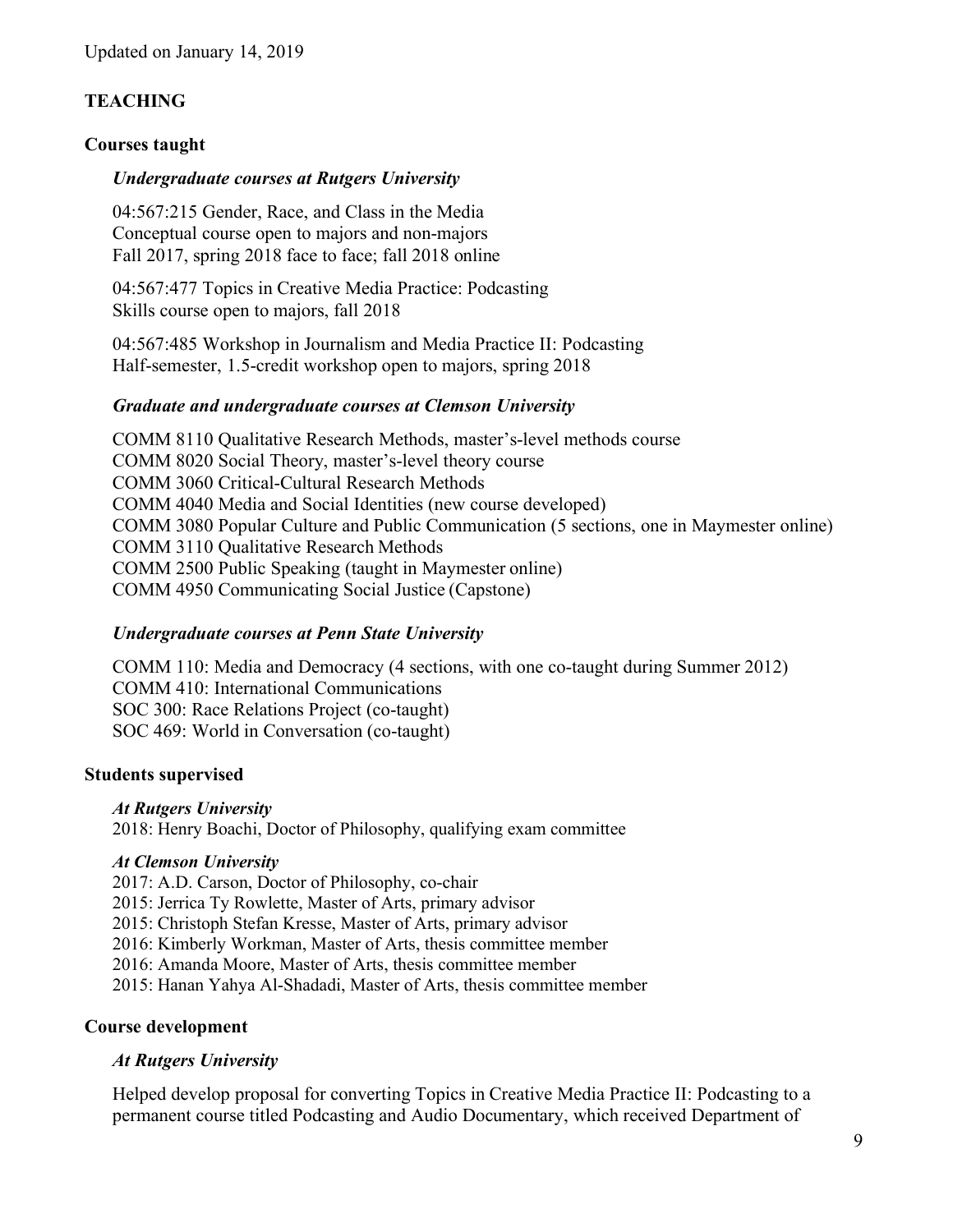Journalism and Media Studies Curriculum Review Committee and department approval on Nov. 14, 2018.

Expanded Workshop in Journalism & Media Practice II: Podcasting from a 1.5-credit, half-semester workshop offered in spring 2018 into a 3-credit, 15-week course, 04:567:477 Topics in Creative Media Practice II: Podcasting, offered in fall 2018.

Adapted 04:567:215 Gender, Race, and Class in the Media for online delivery, adjusting reading assignments, lecture delivery structure, and assessments.

Developed 04:567:485 Workshop in Journalism & Media Practice II: Podcasting, a 1.5-credit, halfsemester workshop for journalism and media studies majors.

Revised 04:567:215 Gender, Race, and Class in the Media course. Significantly reworked readings, lesson plan structure, lecture materials, and assessments for a course open to majors and nonmajors.

# **SERVICE**

# **To the academic profession**

# *Reviewing*

Four total submissions for journals (*Communication Culture and Critique, Popular Communication*, *Popular Music*, and the *Democratic Communiqué*) and 17 total submissions to the National Communication Association, and the International Communication Association, including its Ethnicity and Race in Communication, and Popular Communication divisions. September 2013 present.

## *Participation in organizing or chairing conferences, workshops and organizations*

Member, steering committee: Media, Movements, and the City: A Gathering of Media-Activism in Philadelphia, September 2018.

Panel chair, "Participatory Media and Global Subjects," Media, Techno-Political Action, and Social Justice Symposium, New Brunswick, New Jersey, February 2018.

# **To Rutgers University**

## *Committee membership*

 Member, Rules of Procedure/Elections and Nominations Committee, School of Communication & Information. September 2018-ongoing.

## *Panels, programs, affiliations*

Affiliate of the Media, Inequality, and Change center, formed jointly by the University of Pennsylvania's Annenberg School and Rutgers University to study the political economy of social problems, media and democracy. October 2018-ongoing.

Participant, panel on Social Justice Media & Communication, Rutgers university, Black history month celebration. February 2018.